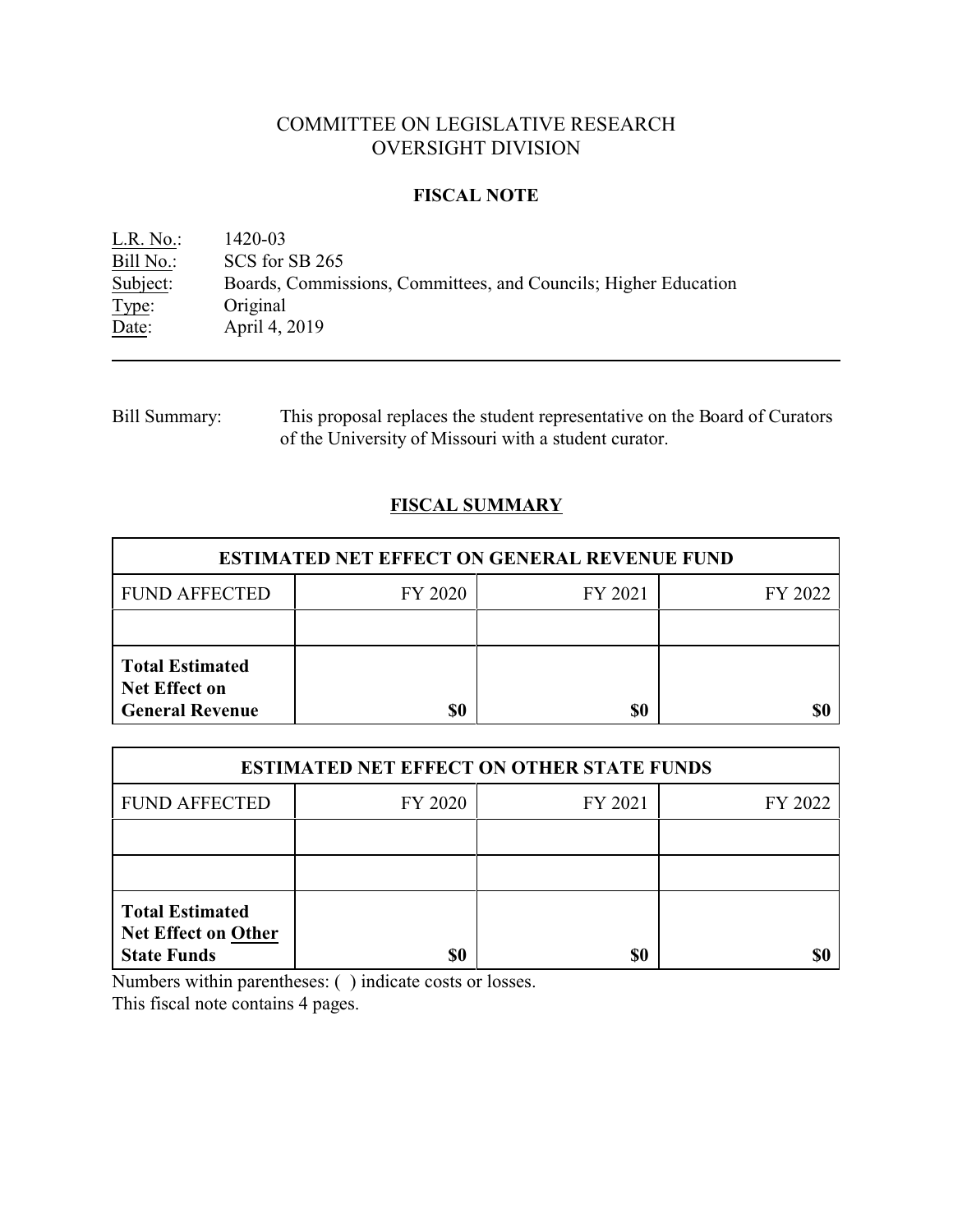L.R. No. 1420-03 Bill No. SCS for SB 265 Page 2 of 4 April 4, 2019

| <b>ESTIMATED NET EFFECT ON FEDERAL FUNDS</b>                        |         |         |         |  |
|---------------------------------------------------------------------|---------|---------|---------|--|
| <b>FUND AFFECTED</b>                                                | FY 2020 | FY 2021 | FY 2022 |  |
|                                                                     |         |         |         |  |
|                                                                     |         |         |         |  |
| <b>Total Estimated</b><br>Net Effect on All<br><b>Federal Funds</b> | \$0     | \$0     |         |  |

| <b>ESTIMATED NET EFFECT ON FULL TIME EQUIVALENT (FTE)</b>    |         |         |         |  |
|--------------------------------------------------------------|---------|---------|---------|--|
| <b>FUND AFFECTED</b>                                         | FY 2020 | FY 2021 | FY 2022 |  |
|                                                              |         |         |         |  |
|                                                              |         |         |         |  |
| <b>Total Estimated</b><br><b>Net Effect on</b><br><b>FTE</b> |         |         |         |  |

 $\Box$  Estimated Net Effect (expenditures or reduced revenues) expected to exceed \$100,000 in any of the three fiscal years after implementation of the act.

| <b>ESTIMATED NET EFFECT ON LOCAL FUNDS</b> |         |         |         |
|--------------------------------------------|---------|---------|---------|
| <b>FUND AFFECTED</b>                       | FY 2020 | FY 2021 | FY 2022 |
| <b>Local Government</b>                    | \$0     | \$0     | \$0     |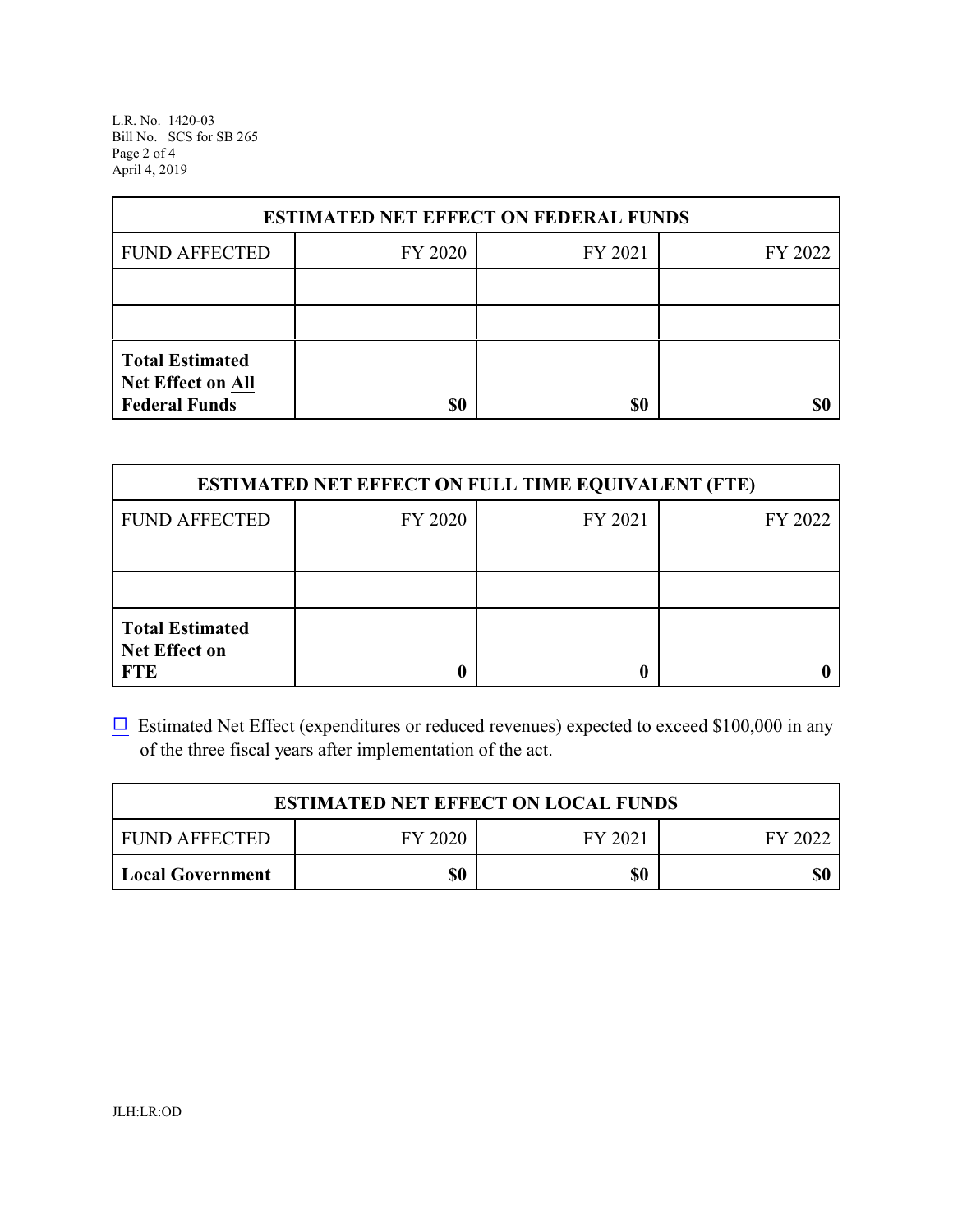L.R. No. 1420-03 Bill No. SCS for SB 265 Page 3 of 4 April 4, 2019

#### **FISCAL ANALYSIS**

#### ASSUMPTION

Officials from the **Office of the Governor** assume the Governor shall, by and with advice and consent of the senate, appoint nine members to the board of curators of the University of Missouri, one of which will be a student curator who shall have the right to vote on any matter before the board. The Student Curator is to be appointed in January 2020. There should be no added cost to the Governor's Office as a result of this measure.

Officials from the **Missouri Senate**, **Department of Higher Education** and the **University of Missouri System** each assume the proposal will have no fiscal impact on their organization.

**Oversight** notes that the responding agencies have stated the proposal would not have a direct fiscal impact on their respective organizations. Oversight does not have any information to the contrary. Therefore, Oversight will reflect a zero impact on the fiscal note.

| FISCAL IMPACT - State Government | FY 2020<br>$(10 \text{ Mo.})$ | FY 2021    | FY 2022                       |
|----------------------------------|-------------------------------|------------|-------------------------------|
|                                  | $\underline{\underline{\$0}}$ | <u>\$0</u> | $\underline{\underline{\$0}}$ |
| FISCAL IMPACT - Local Government | FY 2020<br>$(10 \text{ Mo.})$ | FY 2021    | FY 2022                       |
|                                  | $\underline{\underline{\$0}}$ | <u>\$0</u> | $\underline{\underline{\$0}}$ |

## FISCAL IMPACT - Small Business

No direct fiscal impact to small businesses would be expected as a result of this proposal.